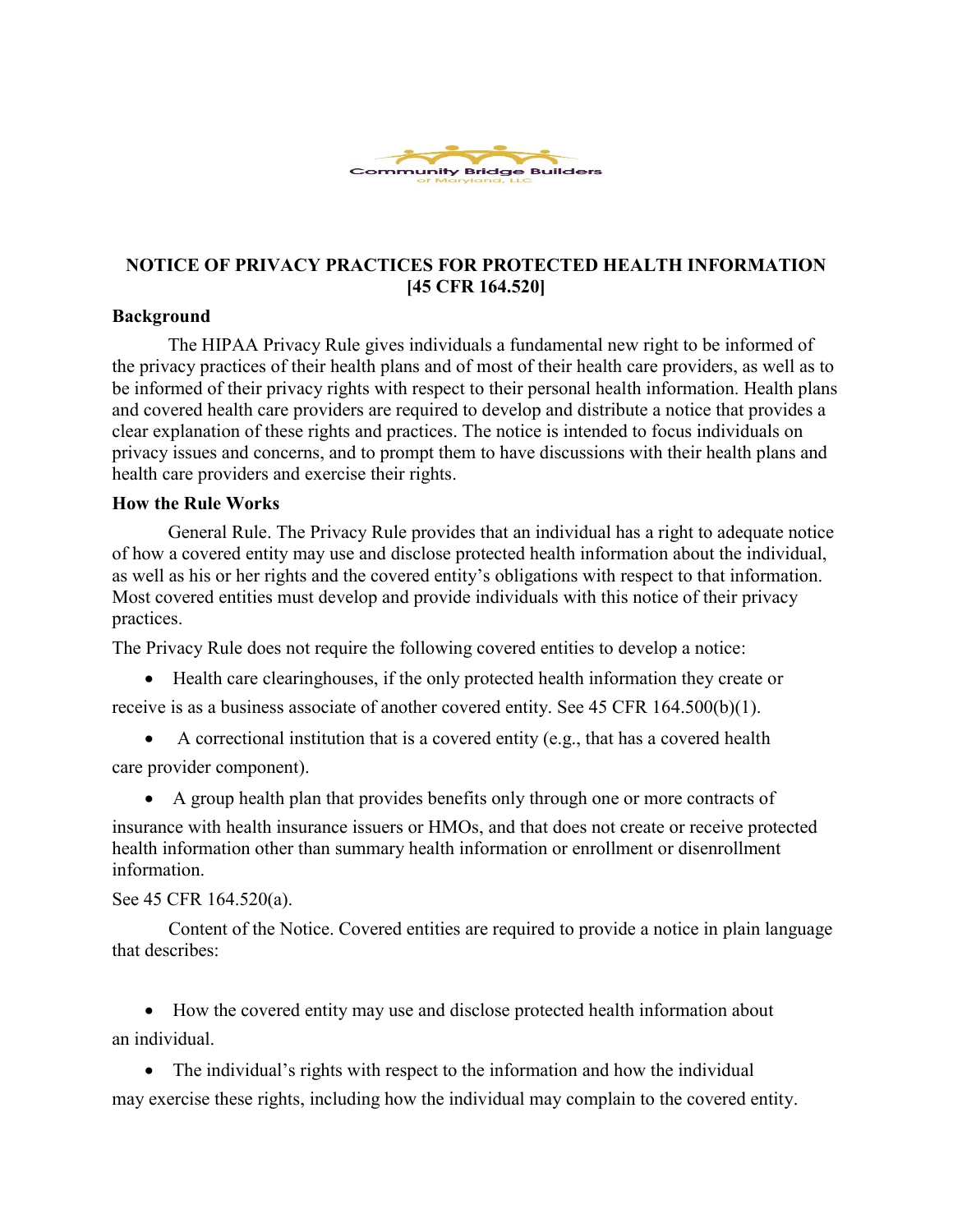• The covered entity's legal duties with respect to the information, including a statement that law requires the covered entity to maintain the privacy of protected health information.

• Whom individuals can contact for further information about the covered entity's privacy policies.

The notice must include an effective date. See 45 CFR 164.520(b) for the specific requirements for developing the content of the notice.

A covered entity is required to promptly revise and distribute its notice whenever it makes material changes to any of its privacy practices. See 45 CFR 164.520(b)(3),  $164.520(c)(1)(i)(C)$  for health plans, and  $164.520(c)(2)(iv)$  for covered health care providers with direct treatment relationships with individuals.

Providing the Notice.

- A covered entity must make its notice available to any person who asks for it.
- A covered entity must prominently post and make available its notice on any web site it maintains that provides information about its customer services or benefits.

### *Health Plans must also:*

Provide the notice to individuals then covered by the plan no later than

April 14, 2003 (April 14, 2004, for small health plans) and to new enrollees at the time of enrollment. < Provide a revised notice to individuals then covered by the plan within 60

days of a material revision. < Notify individuals then covered by the plan of the availability of and how to obtain the notice at least once every three years.

# *Covered Direct Treatment Providers must also:*

- Provide the notice to the individual no later than the date of first service delivery (after the April 14, 2003 compliance date of the Privacy Rule) and, except in an emergency treatment situation, make a good faith effort to obtain the individual's written acknowledgment of receipt of the notice. If an acknowledgment cannot be obtained, the provider must document his or her efforts to obtain the acknowledgment and the reason it was not obtained.
- When first service delivery to an individual is provided over the Internet, through e-mail, or otherwise electronically, the provider must send an electronic notice automatically and contemporaneously in response to the individual's first request for service. The provider must make a good faith effort to obtain a return receipt or other transmission from the individual in response to receiving the notice.
- In an emergency treatment situation, provide the notice as soon as it is

reasonably practicable to do so after the emergency has ended. In these situations, providers are not required to make a good faith effort to obtain a written acknowledgment from individuals.